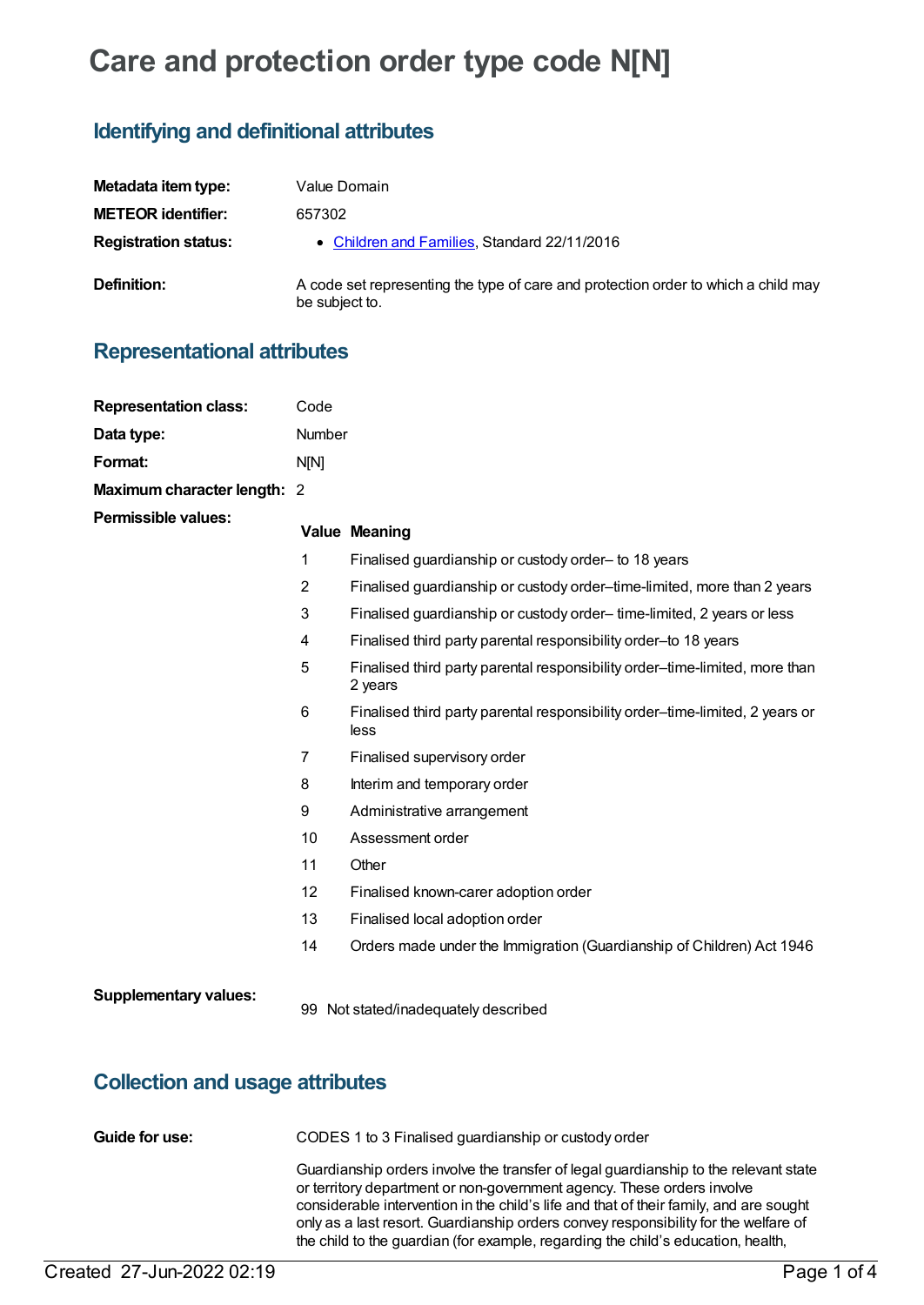religion, accommodation and financial matters). They do not necessarily grant the right to the daily care and control of the child, or the right to make decisions about the daily care and control of the child, which are granted under custody orders.

Custody orders generally refer to orders that place children in the custody of the state or territory, or department responsible for child protection or non-government agency. These orders usually involve the child protection department being responsible for the daily care and requirements of the child, while the parent retains legal guardianship. Custody alone does not bestow any responsibility regarding the long-term welfare of the child.

Finalised guardianship or custody orders as defined above can be for specific time periods, and will be captured separately in the collection based on the below categories.

#### *Orders to 18 years*

Generally these orders transfer guardianship/custody until the child turns 18 years of age. For this collection, this excludes orders considered to be long-term which are time-limited for a specific period. These should be reported separately in the category– time-limited, more than 2 years (see below).

#### *Time limited orders, more than 2 years*

Orders that transfer guardianship for a specified period greater than 2 years, that are distinct from 'to 18 years' orders.

#### *Time-limited orders, 2 years or less*

CODES 4 to 6 Finalised third party parental responsibility order

Note, that as with finalised guardianship or custody orders, finalised third-party parental responsibility orders can also be for specific time periods. Please see 'Orders to 18 years'; 'Time limited orders, more than 2 years'; and 'Time-limited orders, 2 years or less' above.

Third party parental responsibility orders transfer all duties, powers, responsibilities and authority, parents are entitled to by law, to a nominated person(s) considered appropriate by the court. The nominated person may be an individual such as a relative or an officer of the state or territory department. Third party parental responsibility may be ordered in the event that a parent is unable to care for a child, and as such parental responsibility is transferred to a relative.

CODE 7 Finalised supervisory order

Finalised supervisory orders give the department responsible for child protection some responsibility for a child's welfare. Under these orders, the department supervises and/or directs the level and type of care that is to be provided to the child. Children under supervisory orders are generally under the responsibility of their parents and the guardianship or custody of the child is unaffected.

Supervisory and other finalised orders are therefore less interventionist than guardianship or custody orders but require the child's parent or guardian to meet specified conditions, such as medical care of the child.

#### CODE 8 Interim and temporary order

Interim and temporary orders generally cover the provisions of a limited period of supervision and/or placement of a child. Parental responsibility under these orders may reside with the parents or with the department responsible for child protection.

Unfinalised orders (such as applications to the court for care and protection orders) are also included in this category, unless another finalised order is in place.

CODE 9 Administrative arrangement

Administrative arrangements are agreements with the child protection departments, which have the same effect as a court order of transferring custody or guardianship. These arrangements can also allow a child to be placed in out-ofhome care without going through the courts.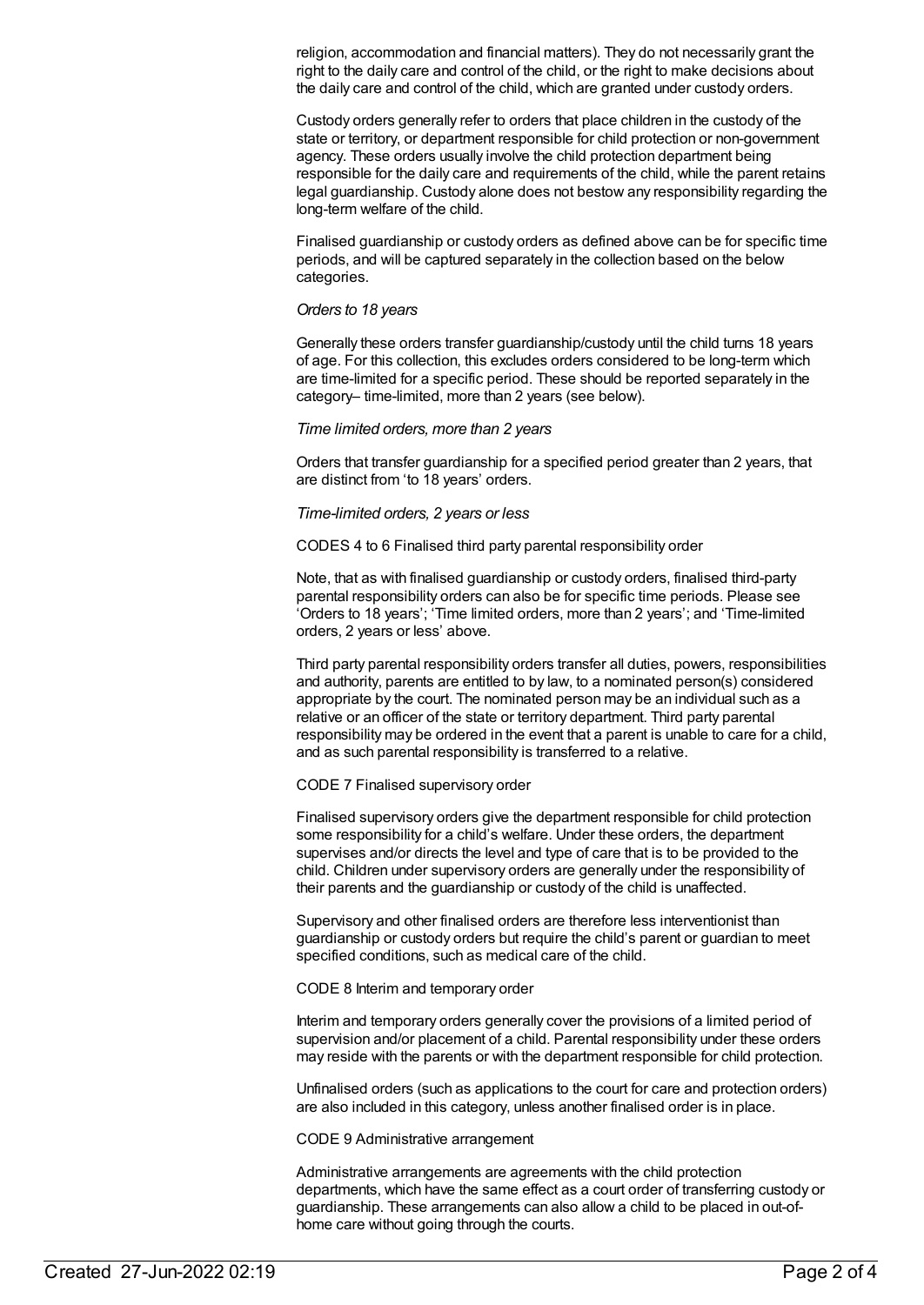#### CODE 10 Assessment order

A court order to enable the assessment of the child for the purposes of determining whether the child is in need of protection. The assessment is also used to determine whether the parent has the capacity to exercise parental responsibility for the child.

CODE 11 Other

'Other' is only used for appropriate authorities for the placement of children in outof-home care that are outside the scope of care and protection orders. These may include administrative authority for placement of young offenders, interstate orders or administrative and voluntary arrangements with the Department responsible for child protection which do not have the effect of transferring custody or guardianship.

#### Adoption

An adoption order, made by a competent authority under adoption legislation, by which the adoptive parent(s) become the legal parent(s) of the child. For the purpose of this collection, only adoption orders that were finalised during the reference period for children who were under the care of the relevant child protection department are included. The way in which an adoption is finalised depends on the procedures of the state or territory departments responsible for adoption in Australia.

CODE 12 Finalised known-carer adoption order

An adoption of a child born or permanently residing in Australia before the adoption, by a foster parent or other non-relative who has been caring for the child and has had the responsibility for making decisions about the daily care and control of the child for the relevant period (as specified by the relevant state/territory department) before the adoption.

CODE 13 Finalised local adoption order

An adoption of a child born or permanently residing in Australia before the adoption who are legally able to be placed for adoption but who generally have had no previous contact or relationship with the adoptive parent(s).

CODE 14 Orders made under the Immigration (Guardianship of Children) Act 1946

Under this Act, the Minister for Immigration is the legal guardian for unaccompanied humanitarian minors (children under 18 years of age who have entered Australia without a relative to care for them); however the Minister may assign custody of the child to a willing and suitable person in the jurisdiction where a child resides. The assigned person becomes responsible for all matters concerning the child's daily activities, care and welfare. This category captures the arrangements of children that are subject to the Act, who are subsequently placed with carers funded by the Departments responsible for child protection.

CODE 99 Not stated/inadequately described

Includes unknown and other types or orders not listed above.

### **Source and reference attributes**

| <b>Submitting organisation:</b> | Australian Institute of Health and Welfare        |
|---------------------------------|---------------------------------------------------|
| Steward:                        | <b>Australian Institute of Health and Welfare</b> |

### **Relational attributes**